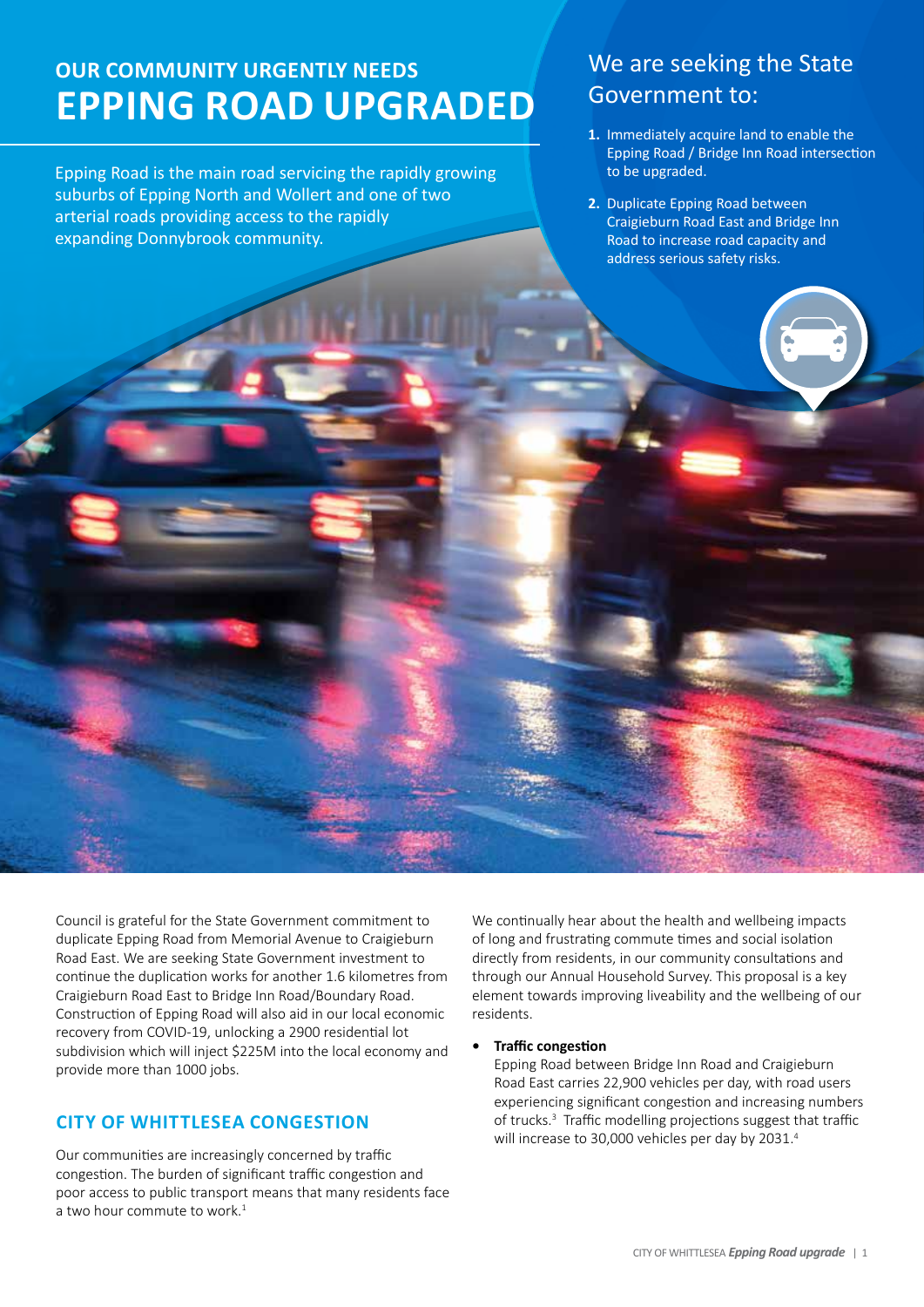## **Serious safety concerns**

#### **• Traffic accidents**

From 2014 to 2019, this section of Epping Road had 10 traffic accidents, including one of a serious nature and 15 injuries.<sup>2</sup> The road's unsuitability to the high volume of traffic contributes to these accidents.

#### **• Unsuitable for large volumes of traffic**

Built to a rural standard, Epping Road cannot safely handle today's high volume of traffic, with poor shoulders, open drains and inadequate pedestrian footpaths and safe crossing opportunities. Epping Road's connection with the planned east-west arterial road at the intersection of O'Herns Road and Findon Road will further increase traffic on Epping Road.

#### **• Unsafe intersections**

Residential development has rapidly created new intersections along Epping Road. The intersections between Bridge Inn Road and Craigieburn Road East in Wollert will require additional capacity to ensure the safe flow of traffic and to reduce traffic queues.

## **Congestion and traffic safety risks will worsen with growth**

The key population context for Epping Road revolves around the growth dynamic for Epping, Epping North and Wollert. Projections indicate a population increase from 53,000 residents at 2020 for these suburbs to 115,000 residents by 2040. Given Epping Road already poses serious safety risks, there is an overwhelming need for its duplication in light of the projected population growth.

## **Development of the Wollert PSP**

Development in the Wollert PSP is being held back by this lack of road and intersection capacity, limiting the provision of in-demand housing in this residential growth area. The Wollert PSP, approved in February 2017, identified the need for a four-lane arterial road with a 14-metre-wide median and three-metre-wide shared paths on both sides of the road, from Craigieburn Road East to Bridge Inn Road.

## **Economic stimulus and job creation**

Duplication of Epping Road up to Bridge Inn Road will unlock a 2900 lot residential subdivision as part of the Wollert PSP and enabling developer investments totalling more than \$225M – including a commitment of \$40M for civic construction works and \$145M for residential construction.

This development is forecast to provide more than 1000 construction jobs, including 385 jobs during civil construction and 580 jobs for local tradespeople. Additionally, the duplicated road will support the development of the Donnybrook Road PSP which will supply more than 17,000 homes and accommodate more than 47,000 residents over the next 20 years. Epping Road and the Hume Freeway are the only roads servicing this growth area.

Once developed the residential subdivision will deliver of affordable housing along with future community infrastructure such as a town centre, schools, childcare, medical services, parks, pedestrian and cycling links and sporting reserves. These facilities also provide ongoing employment and social connections for the local community.

# **DELAYING FUTURE DEVELOPMENT**

The existing configuration of the intersection of Bridge Inn and Epping Roads (referred to as IN-09) is at a dangerous saturation point. The continued expansion of Melbourne's north and north east growth corridors will ensure this saturation point is exceeded in the very near future, creating an even greater risk to public safety and a bottleneck for development and job creation in the region. And that position will be reached without the proposed 2900 lot Wollert development coming online. Without an upgrade to the intersection, development in the region will stall with a cap placed on the release of residential land in the area.

## **FUTURE SAFETY CONCERNS**

Developers are committed to injecting more than \$11 million of developer contributions into the economy for construction of the Epping Road / Bridge Inn Road roundabout if the works proceed in the immediate future. Further delays in unlocking the intersection could result in out of sequence developments further south which will result in residential traffic accessing residential streets to access Epping Road, potentially causing further safety problems.

## **POSITIVE RETURN ON INVESTMENT**

The extension of the Epping Road Duplication Project will have a range of economic safety, traffic, mobility and social benefits, some of which are captured in the following:

### **Daily VKT reduction of 6,961km \$1,183 per day \$295,851 per annum**

**Daily VHT reduction of 2,401 hours \$38,419 per day \$9,604,824 per annum**

**Crash savings of \$778,789 per annum Total Annual Benefits(at 2031) of \$10,679,464**

#### **\$38 million of benefitin the form oftravel time savings**

Funding is sought from the Victorian State Government to extend the funded duplication of Epping Road, to Bridge Inn Road.



|                     | 2020   | <b>2030</b> | <b>2040</b> | Increase in residents | % increase |
|---------------------|--------|-------------|-------------|-----------------------|------------|
| <b>EPPING</b>       | 15,200 | 18,405      | 23,109      | 7,909                 | 52%        |
| <b>EPPING NORTH</b> | 36,000 | 47.937      | 56,396      | 20,396                | 57%        |
| <b>WOLLERT</b>      | 1,800  | 17,758      | 35,695      | 33,895                | 1,883%     |



### **Projected population increases to areas serviced by Epping Road6**